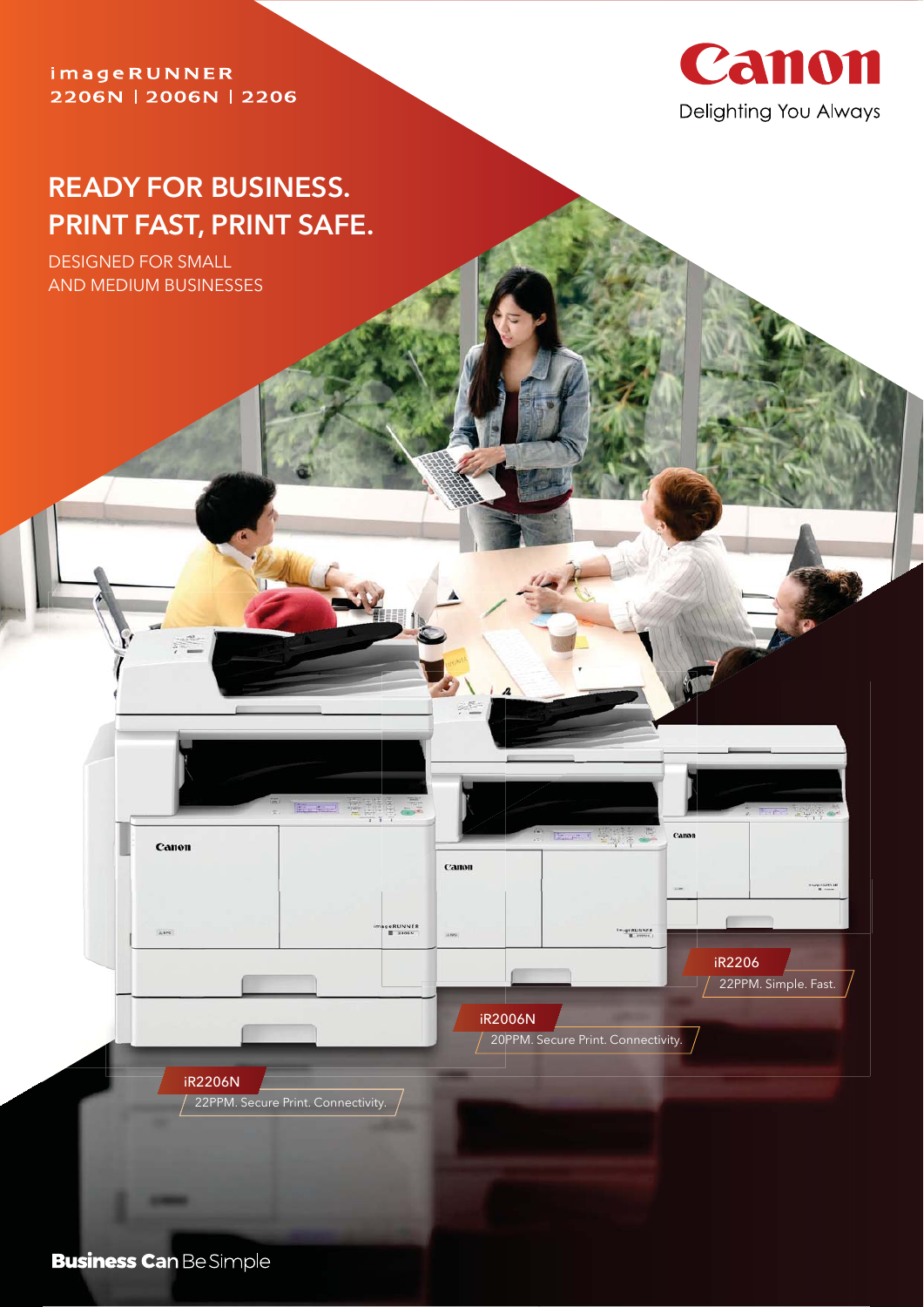# **THE imageRUNNER 2206/2006 SERIES**

MAIL 3

The imageRUNNER 2206/2006 Series comprises of three models, iR2206N and 2006N (standard models) and iR2206 (entry model). imageRUNNER 2206N, 2006N support secure printing and Printer Command Language (PCL), and aim to improve convenience through the Send Lite function. The entry model is robust with basic functions, while the standard models support Wi-Fi and mobile printing by the use of CANON PRINT Business, Mopria, Google Cloud Print and more. These models boast improved durability and reliability in harsh environments, such as under conditions of high air temperature and humidity.





### **TAKE CONTROL OF YOUR JOB OPERATIONS**

- Touch Panel provides ease of use and reduces operational steps
- Customizable Home screen
- Improved screen visibility for Touch Panel with the use of backlight
- Up to 13 languages\* supported

\*Supports Malay, Thai, Vietnamese & more

∣।≣हो

### **COPY ID CARDS EFFORTLESSLY**

- One-touch shortcut key makes copying of ID cards onto a single printout simple and efficient.
- Shortcut setup for ID card copy is not required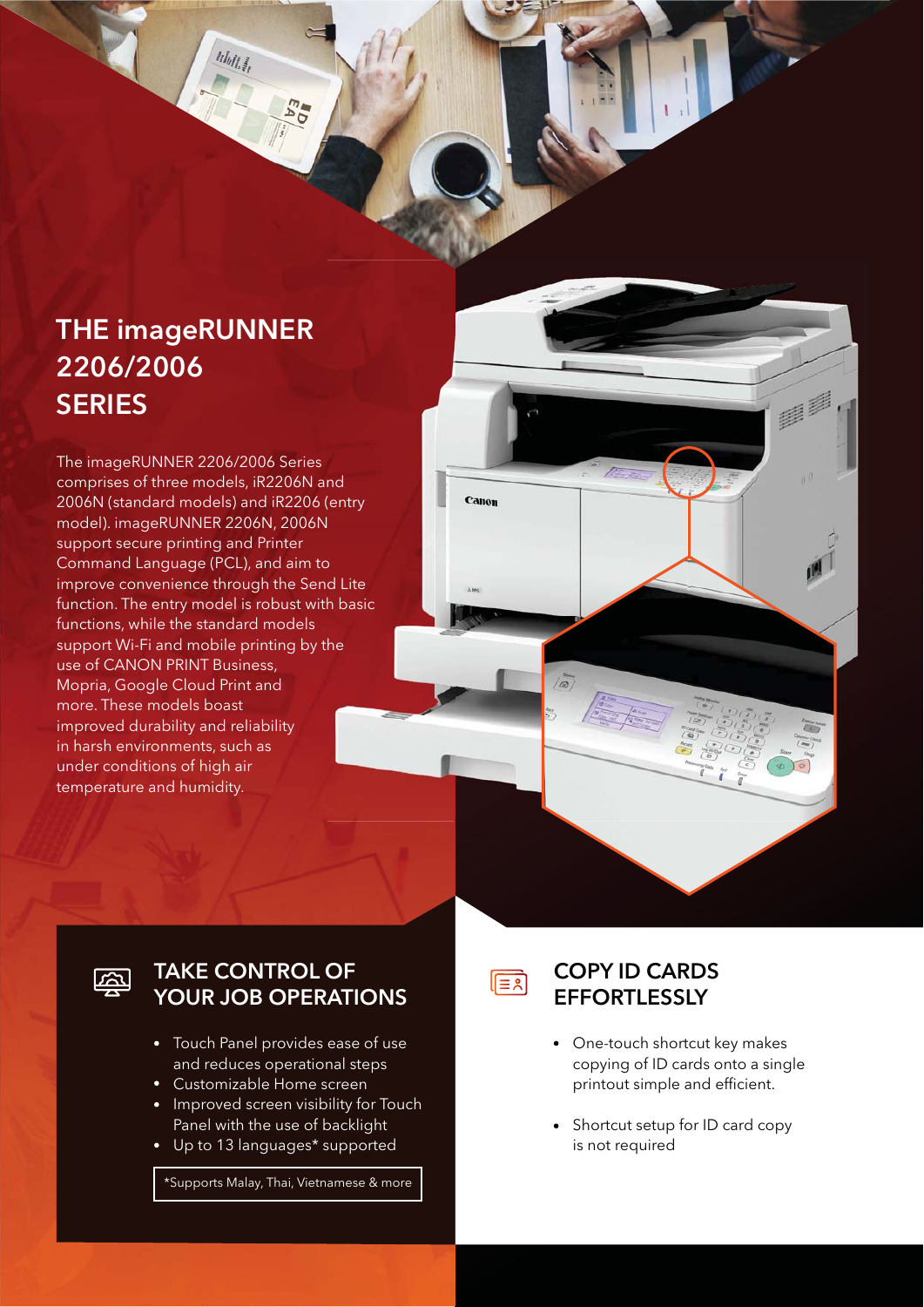### **ENJOY MORE VALUE WITH imageRUNNER 2206N/2006N**

#### $((\cdots))$ **WIRELESS LAN**

Built-in with Wi-Fi capability, the imageRUNNER 2206N/2006N can connect wirelessly to a network via an access point. All other connected electronic devices on the same network will be able to print wirelessly, thereby providing greater convenience to users.





### **SECURE PRINTING**

Protect confidential information from your documents by securing your print job with a configurable PIN.

Documents are held in the printer and released only when a PIN is entered. With the additional layer of verification, this eliminates security risks when printouts are left unattended. It also indirectly reduces paper wastage in the event of a misprint.



- **Scan to Email:** Scan your original documents through the platen or automatic document feeder (ADF) and send the scanned document as an attachment to multiple email addresses.
- **Scan to SMB:** Scan your original documents through the platen or automatic document feeder (ADF) and store your files in the network folder via SMB protocol.
- **Au-Send:** Send function is available only to authenticated users, deterring various types of potential data leakages.



- Supports businesses with mobile printing for a variety of file formats including image files, \*PDF, \*Microsoft Office files and web pages.
- **Canon PRINT Business:** Free download from App Store (iOS) and Google Play (Android)

### **SERIES LINE-UP**

| Model   | Copy<br>Speed | Network<br>Print | Scan           | Send Lite            | WiFi              | Dept ID      | Platen<br><b>Cover</b> | <b>DADF</b> | $D$ uplex | Max. Paper<br>Cassette                        |
|---------|---------------|------------------|----------------|----------------------|-------------------|--------------|------------------------|-------------|-----------|-----------------------------------------------|
| iR2206N | 22ppm         | $\checkmark$     | Push /<br>Pull | Send to<br>email/SMB | $\checkmark$      | $\checkmark$ | Opt                    | Opt         | Opt       | $2 \times 250$ sheets<br>(80 <sub>gsm</sub> ) |
| iR2006N | 20ppm         | $\checkmark$     | Push /<br>Pull | Send to<br>email/SMB | $\checkmark$      | $\checkmark$ | Opt                    | Opt         | Opt       | $2 \times 250$ sheets<br>(80 <sub>gsm</sub> ) |
| iR2206  | 22ppm         | X                | Push /<br>Pull | X                    | $\bm{\mathsf{X}}$ | X            | $\checkmark$           |             | X         | $1 \times 250$ sheets<br>(80 <sub>gsm</sub> ) |